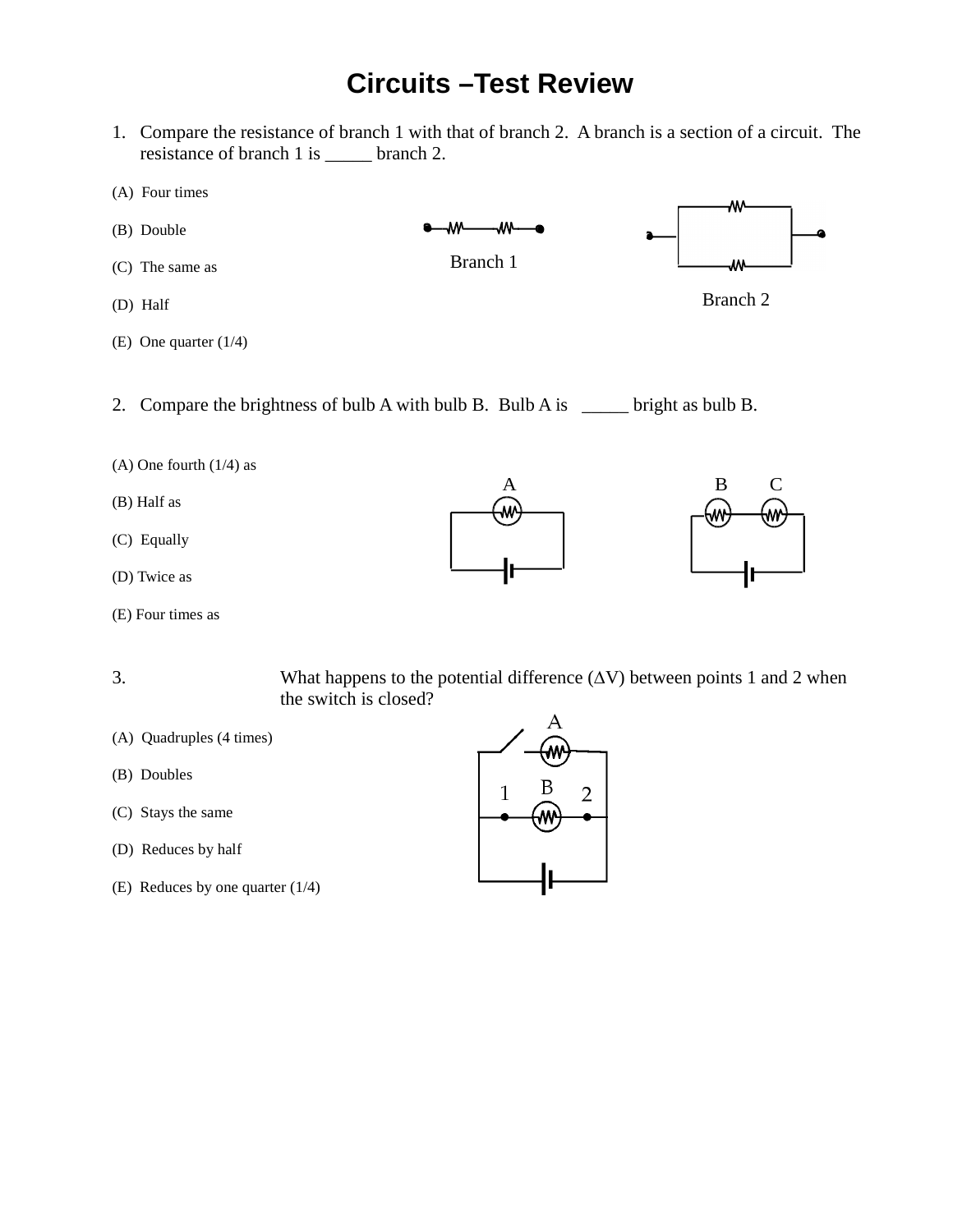- 4. Arrange the schematic diagrams below in order of increasing equivalent resistance.
- (A) 1, 2, 3, 4
- (B) 4, 3, 2, 1
- (C) 4, 2, 3, 1
- (D) 1, 3, 2, 4



- 5. What happens to the brightness of the bulbs when the switch is **opened**?
- (A) all 3 bulbs go out
- (B) A and B get dimmer, C goes out
- (C) A and B get brighter, C goes out
- (D) A and B remain the same, C goes out
- (E) A is brighter than B, C goes out



- 6. Compare the brightness of bulb A with bulb B. Bulb A is \_\_\_\_\_ bright as Bulb B.
- (A) Four times as
- (B) Twice as
- (C) Equally as
- (D) Half as
- (E) One fourth (1/4) as



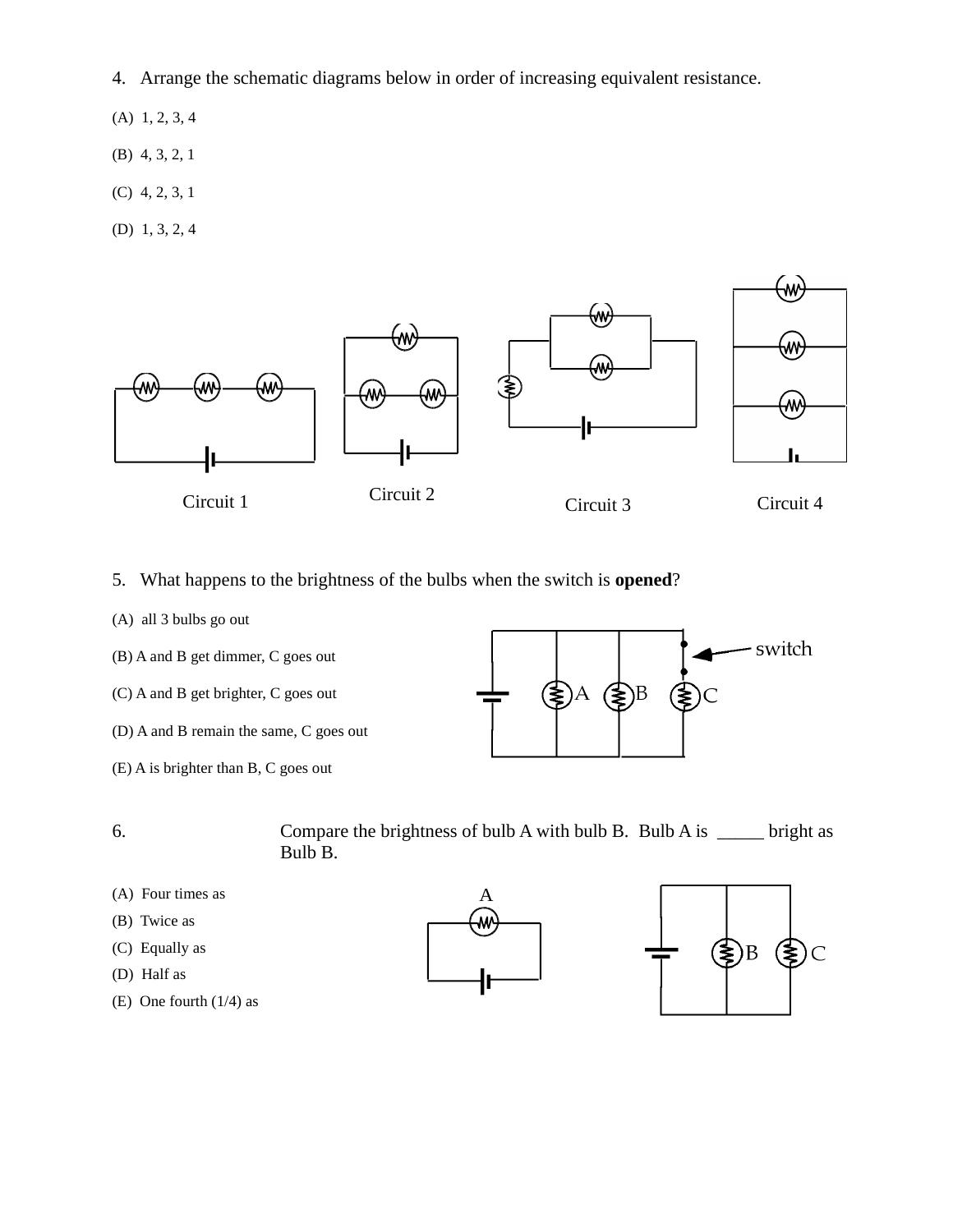7. Which diagram shows the proper placement of an ammeter to measure the current through bulb 2?



8. Which diagram shows the proper placement of a voltmeter to measure the





9. Consider the circuit at right. Determine